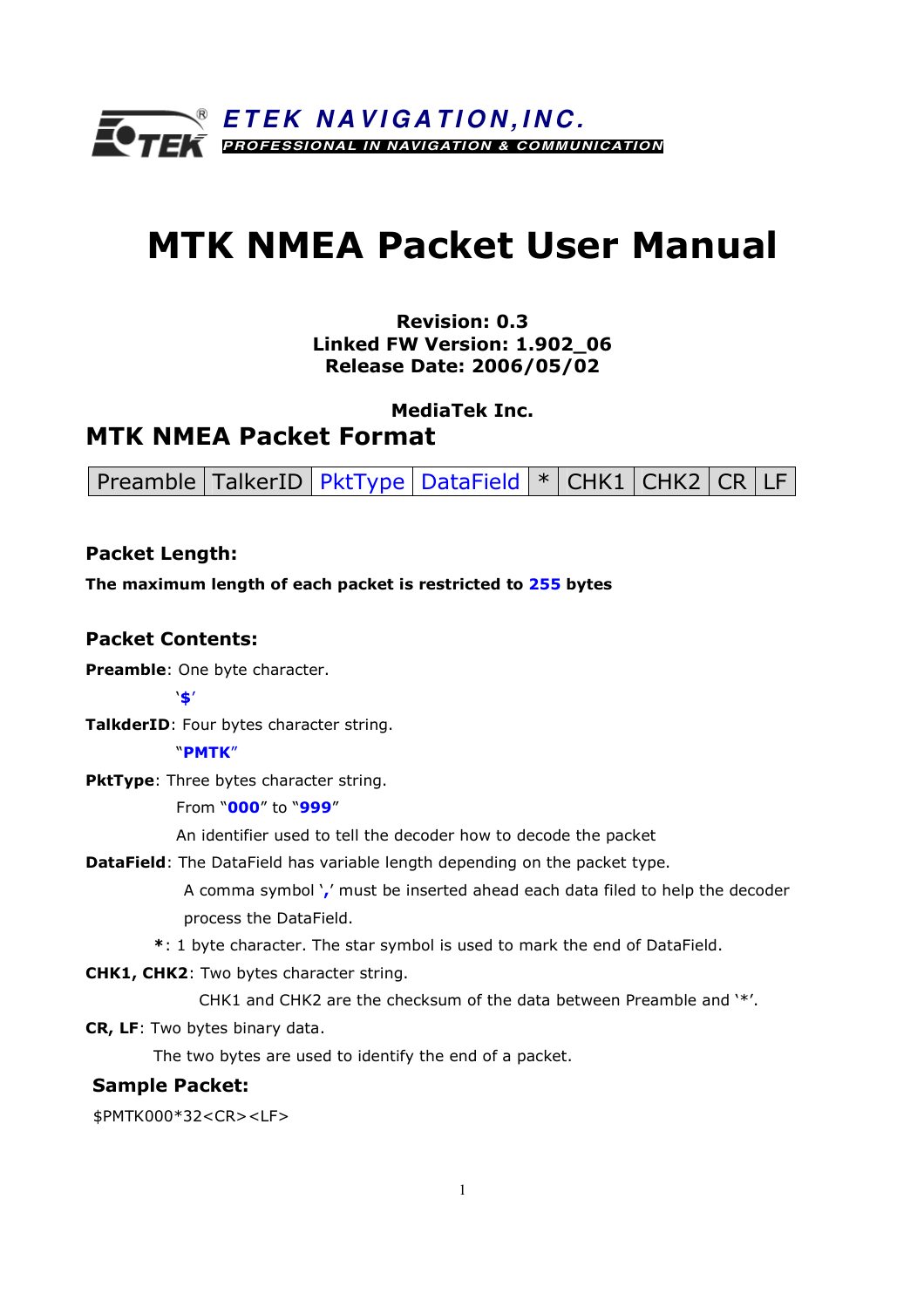# MTK NMEA Packet Protocol:

In order to inform the sender whether the receiver has received the packet, an acknowledge packet PMTK\_ACK should return after the receiver receives a packet.

# MTK NMEA Packet List:

| Packet Type: 102 PMTK_CMD_WARM_START |
|--------------------------------------|
| Packet Type: 103 PMTK_CMD_COLD_START |
|                                      |
|                                      |
|                                      |
|                                      |
|                                      |
|                                      |
|                                      |
|                                      |
|                                      |
|                                      |
|                                      |
|                                      |
|                                      |
|                                      |
|                                      |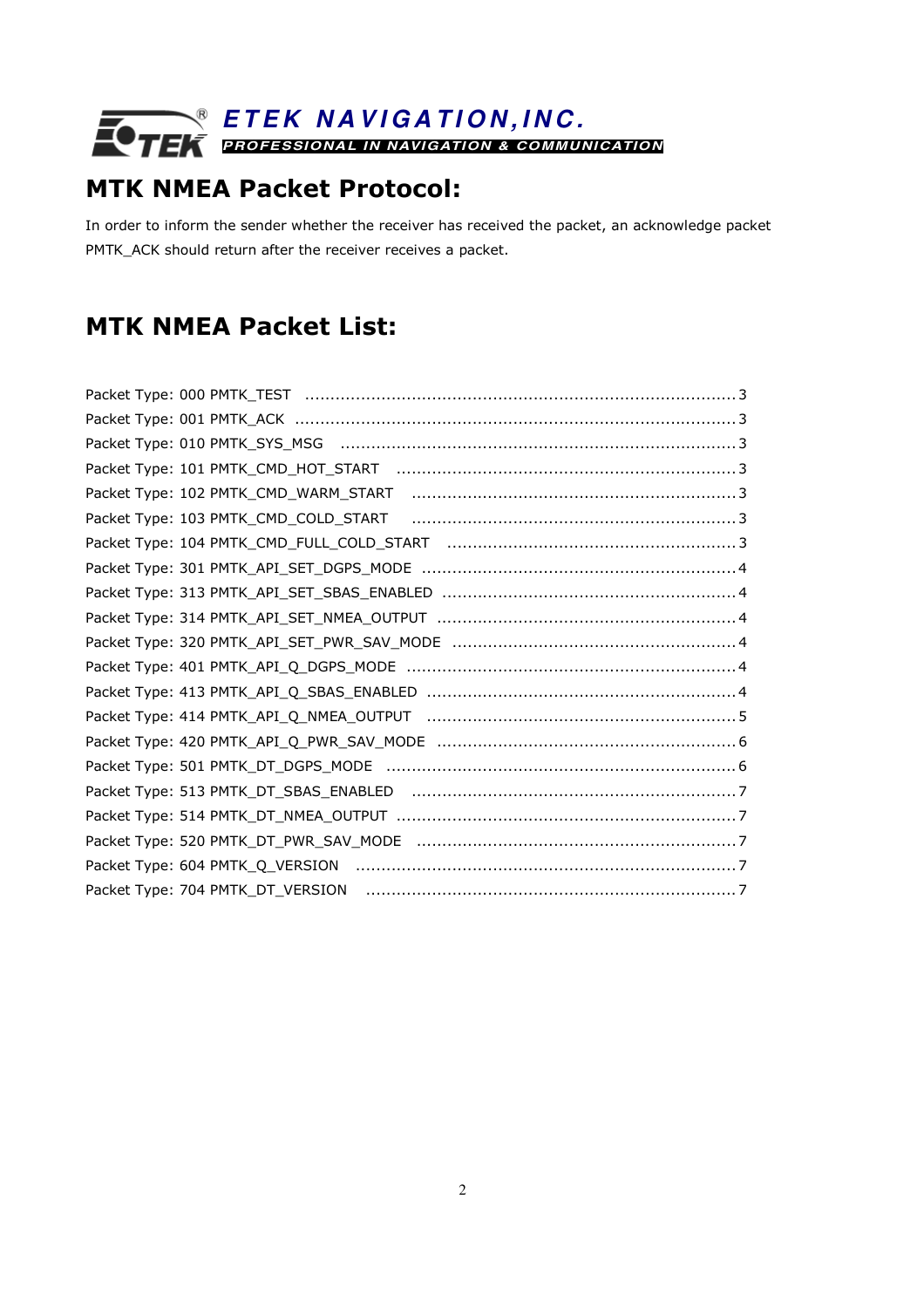# Packet Type: 000 PMTK\_TEST

#### Packet Meaning:

Test Packet.

### DataField:

None

#### Example:

\$PMTK000\*32<CR><LF>

# Packet Type: 001 PMTK\_ACK

### Packet Meaning:

Acknowledge Packet

#### DataField:

PktType: The packet type the acknowledge responds.

Flag: '0' = Invalid packet.

- $'1'$  = Unsupported packet type
- '2' = Valid packet, but action failed
- '3' = Valid packet, and action succeeded

#### Example:

\$PMTK001,101,0\*33<CR><LF>

# Packet Type: 010 PMTK\_SYS\_MSG

### Packet Meaning:

Output system message

#### DataField:

Msg: The system message.

- '0': UNKNOWN
- '1': STARTUP

:

#### Example:

```
$PMTK010,001*2E<CR><LF>
```
# Packet Type: 101 PMTK\_CMD\_HOT\_START

#### Packet Meaning:

Hot Restart: Use all available data in the NV Store.

#### DataField: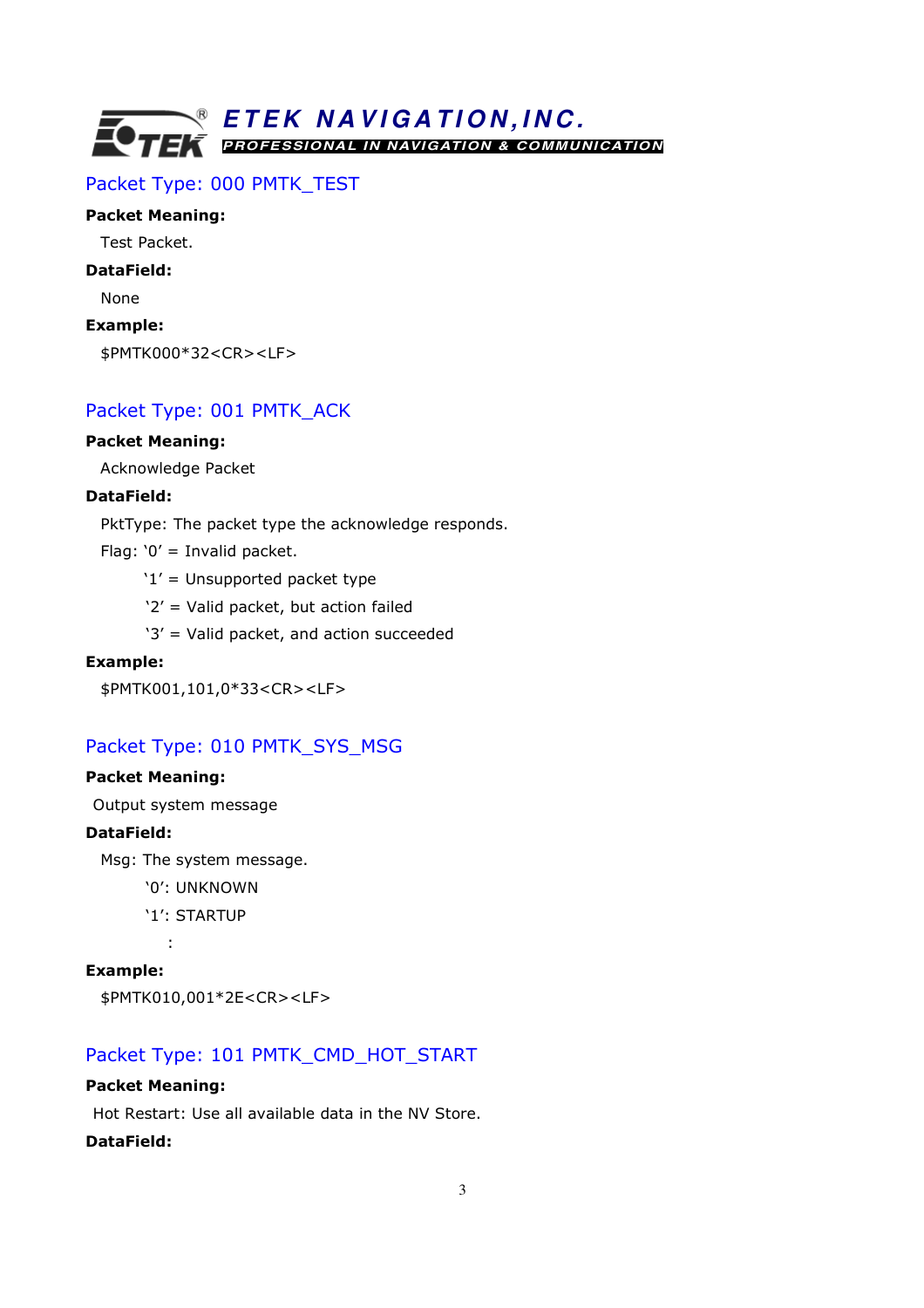

None

# Example:

\$PMTK101\*32<CR><LF>

# Packet Type: 102 PMTK\_CMD\_WARM\_START

#### Packet Meaning:

Warm Restart: Don't use Ephemeris at re-start.

#### DataField:

None

#### Example:

\$PMTK102\*31<CR><LF>

# Packet Type: 103 PMTK\_CMD\_COLD\_START

#### Packet Meaning:

Cold Restart: Don't use Time, Position, Almanacs and Ephemeris data at re-start.

#### DataField:

None

#### Example:

\$PMTK103\*30<CR><LF>

# Packet Type: 104 PMTK\_CMD\_FULL\_COLD\_START

#### Packet Meaning:

Full Cold Restart: It's essentially a Cold Restart, but additionally clear system/user configurations at re-start. That is, reset the receiver to the factory status.

#### DataField:

None

#### Example:

\$PMTK104\*37<CR><LF>

# Packet Type: 301 PMTK\_API\_SET\_DGPS\_MODE

#### Packet Meaning:

API\_Set\_Dgps\_Mode

DGPS correction data source mode.

#### DataField:

### PMTK301,Mode

Mode: DGPS data source mode.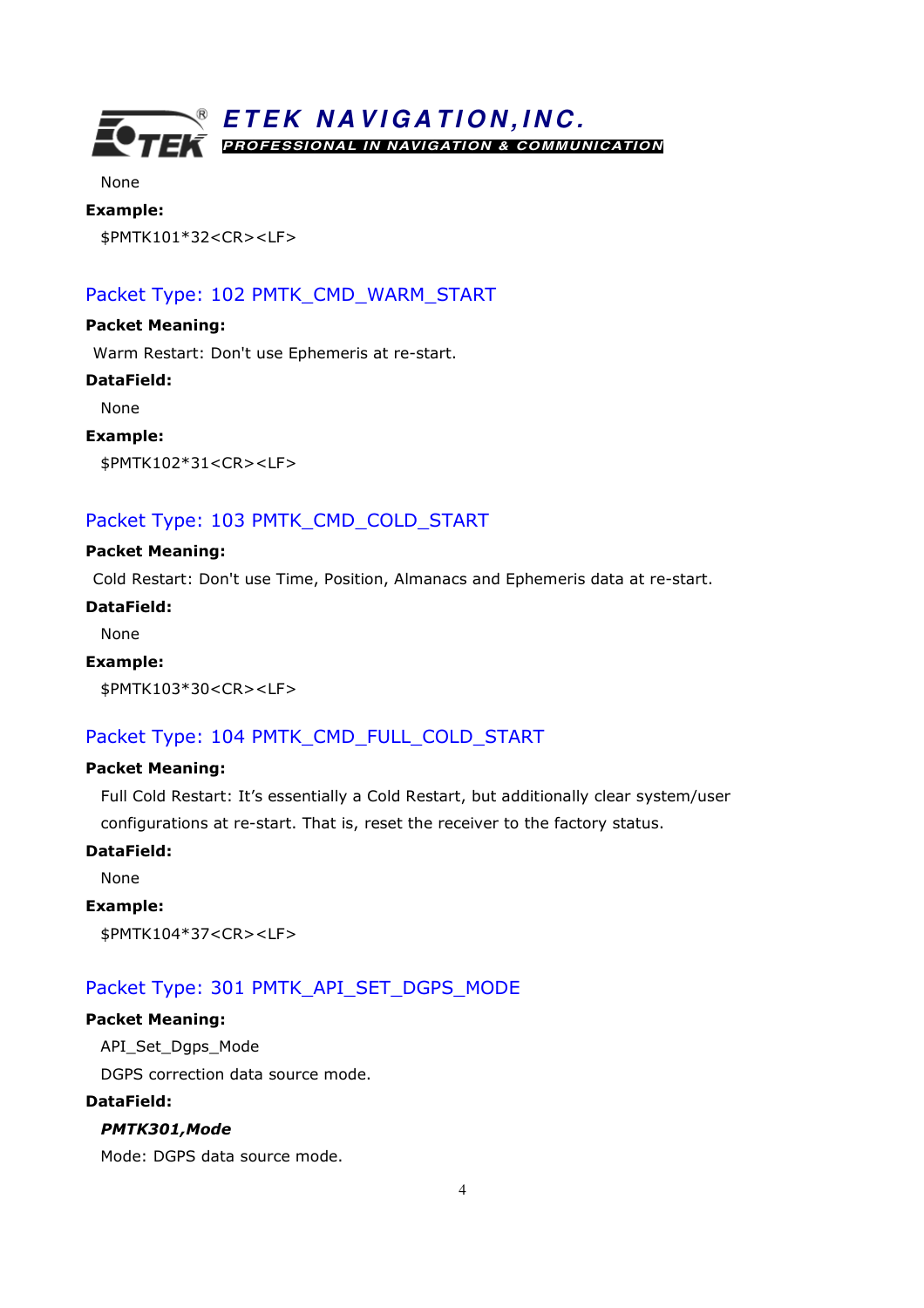'0': No DGPS source

'1': RTCM

'2': WAAS

#### Example:

\$PMTK301,1\*2D<CR><LF>

#### Packet Type: 313 PMTK\_API\_SET\_SBAS\_ENABLED

#### Packet Meaning:

API\_Set\_Sbas\_Enabled

Enable to search a SBAS satellite or not.

### DataField:

Enabled: Enable or disable

'0' = Disable

'1' = Enable

#### Example:

\$PMTK313,1\*2E<CR><LF>

### Packet Type: 314 PMTK\_API\_SET\_NMEA\_OUTPUT

#### Packet Meaning:

API\_Set\_NMEA\_Out Set NMEA sentence output frequencies.

#### DataField:

There are totally 17 data fields that present output frequencies for the 17 supported NMEA sentences individually.

Supported NMEA Sentences

| 0 NMEA SEN GLL,   | // GPGLL interval - Geographic Position - Latitude longitude   |
|-------------------|----------------------------------------------------------------|
| 1 NMEA_SEN_RMC,   | // GPRMC interval - Recommended Minimum Specific GNSS Sentence |
| 2 NMEA_SEN_VTG,   | // GPVTG interval - Course Over Ground and Ground Speed        |
| 3 NMEA_SEN_GGA,   | // GPGGA interval - GPS Fix Data                               |
| 4 NMEA_SEN_GSA,   | // GPGSA interval - GNSS DOPS and Active Satellites            |
| 5 NMEA SEN GSV,   | // GPGSV interval - GNSS Satellites in View                    |
| 6 NMEA SEN GRS,   | // GPGRS interval - GNSS Range Residuals                       |
| 7 NMEA SEN GST,   | // GPGST interval - GNSS Pseudorange Errors Statistics         |
| 13 NMEA_SEN_MALM, | // PMTKALM interval - GPS almanac information                  |
| 14 NMEA_SEN_MEPH, | // PMTKEPH interval - GPS ephmeris information                 |
| 15 NMEA_SEN_MDGP, | // PMTKDGP interval - GPS differential correction information  |
| 16 NMEA SEN MDBG, | // PMTKDBG interval - MTK debug information                    |
|                   |                                                                |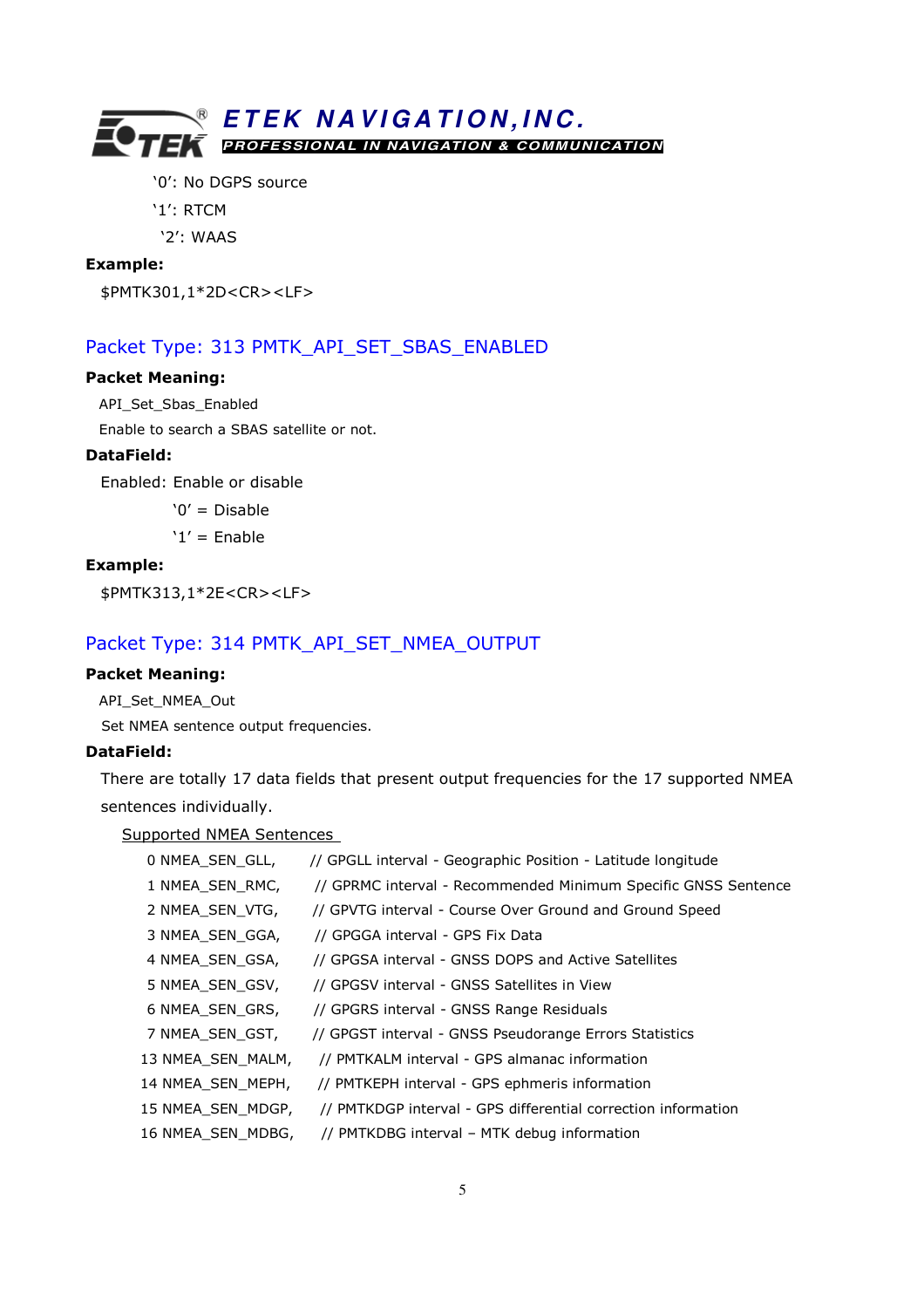#### Supported Frequency Setting

- 0 Disabled or not supported sentence
- 1 Output once every one position fix
- 2 Output once every two position fixes
- 3 Output once every three position fixes
- 4 Output once every four position fixes
- 5 Output once every five position fixes

#### Example:

\$PMTK314,1,1,1,1,1,5,1,1,1,1,1,1,0,1,1,1,1\*2C<CR><LF>

 This command set GLL output frequency to be outputting once every 1 position fix, and RMC to be outputting once every 1 position fix, and so on.

You can also restore the system default setting via issue:

\$PMTK314,-1\*04<CR><LF>

# Packet Type: 320 PMTK\_API\_SET\_PWR\_SAV\_MODE

#### Packet Meaning:

API\_Set\_Pwr\_Sav\_Mode

Set power saving operation mode.

#### DataField:

### PMTK320,Mode

Mode: 0: PWR\_SAV\_OFF: power saving mode off 1: PWR\_SAV\_ON: power saving mode on

#### Example:

\$PMTK320,0\*26<CR><LF>

# Packet Type: 401 PMTK\_API\_Q\_DGPS\_MODE

#### Packet Meaning:

API\_Query\_Dgps\_Mode

#### DataField:

None

#### Return:

PMTK\_DT\_DGPS\_MODE

#### Example: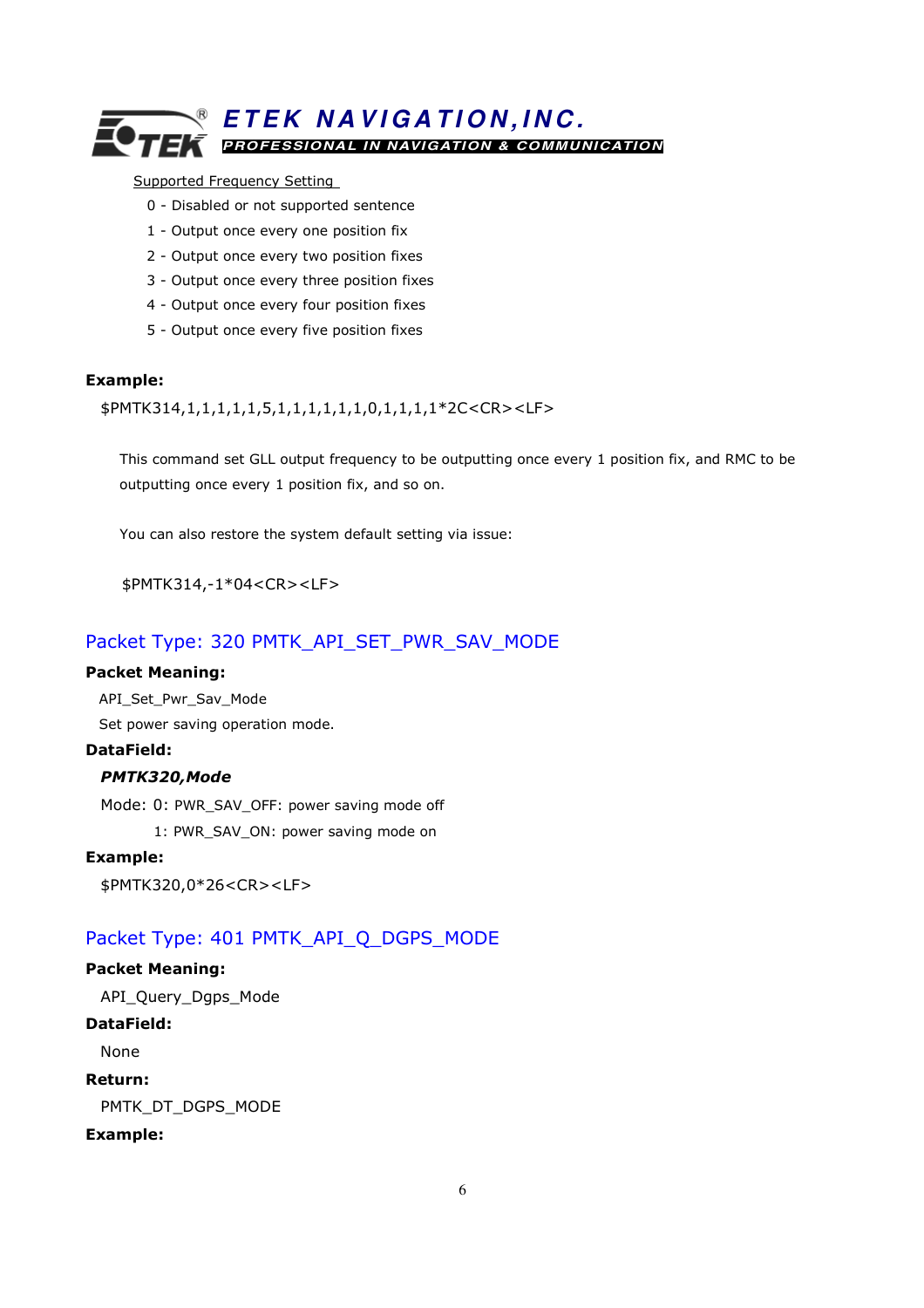

\$PMTK401\*37<CR><LF>

Packet Type: 413 PMTK\_API\_Q\_SBAS\_ENABLED

# Packet Meaning: API\_Query\_Sbas\_Enabled DataField: None Return: PMTK\_DT\_SBAS\_ENABLED Example: \$PMTK413\*34<CR><LF>

# Packet Type: 414 PMTK\_API\_Q\_NMEA\_OUTPUT

Packet Meaning: API\_Query\_NMEA\_Out Query current NMEA sentence output frequencies. DataField: None

Return: PMTK\_DT\_NMEA\_OUTPUT Example: \$PMTK414\*33<CR><LF>

# Packet Type: 420 PMTK\_API\_Q\_PWR\_SAV\_MODE

#### Packet Meaning:

API\_Query\_Pwr\_Sav\_Mode Query power saving operation mode.

#### DataField:

None

Return:

PMTK\_DT\_PWR\_SAV\_MODE

### Example:

\$PMTK420\*3F<CR><LF>

# Packet Type: 501 PMTK\_DT\_DGPS\_MODE

#### Packet Meaning: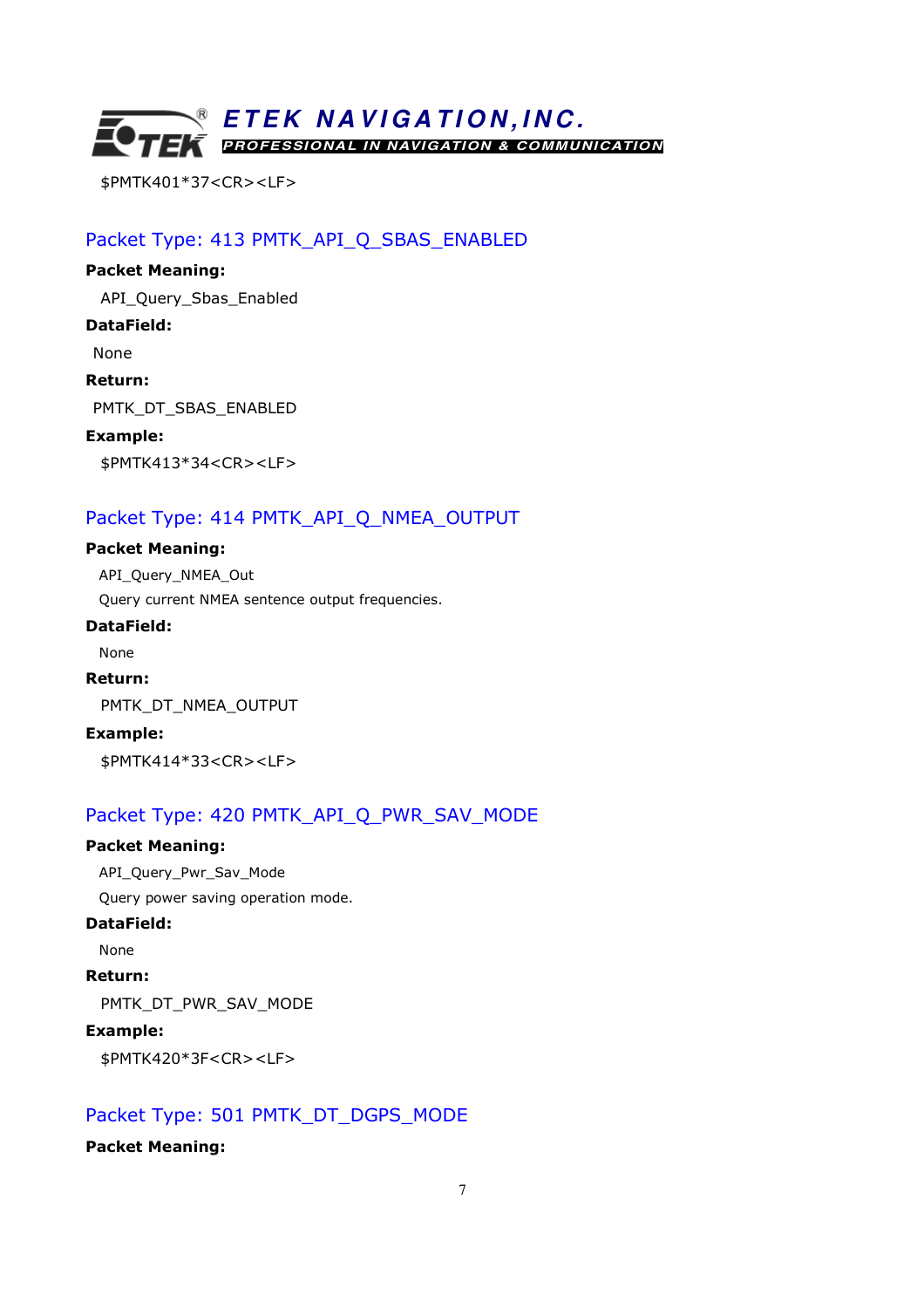

DGPS Data Source Mode

#### DataField:

Mode: DGPS data source mode

'0': No DGPS source

'1': RTCM

'2': WAAS

#### Example:

\$PMTK501,1\*2B<CR><LF>

### Packet Type: 513 PMTK\_DT\_SBAS\_ENABLED

#### Packet Meaning:

Enable to search a SBAS satellite or not.

#### DataField:

Enabled: Enable or disable

 $'0' = Disable$ 

 $'1'$  = Enable

#### Example:

\$PMTK513,1\*28<CR><LF>

# Packet Type: 514 PMTK\_DT\_NMEA\_OUTPUT

#### Packet Meaning:

NMEA sentence output frequency setting

#### DataField:

There are totally 17 data fields that present output frequencies for the 17 supported NMEA sentences individually. Please refer to PMTK\_API\_SET\_NMEA\_OUTPUT for the Supported NMEA Sentences and Frequency Setting.

#### Example:

\$PMTK514,1,1,1,1,1,5,1,1,1,1,1,1,0,1,1,1,1\*2A<CR><LF>

# Packet Type: 520 PMTK\_DT\_PWR\_SAV\_MODE

#### Packet Meaning:

Power saving operation mode.

#### DataField:

PMTK520,Mode